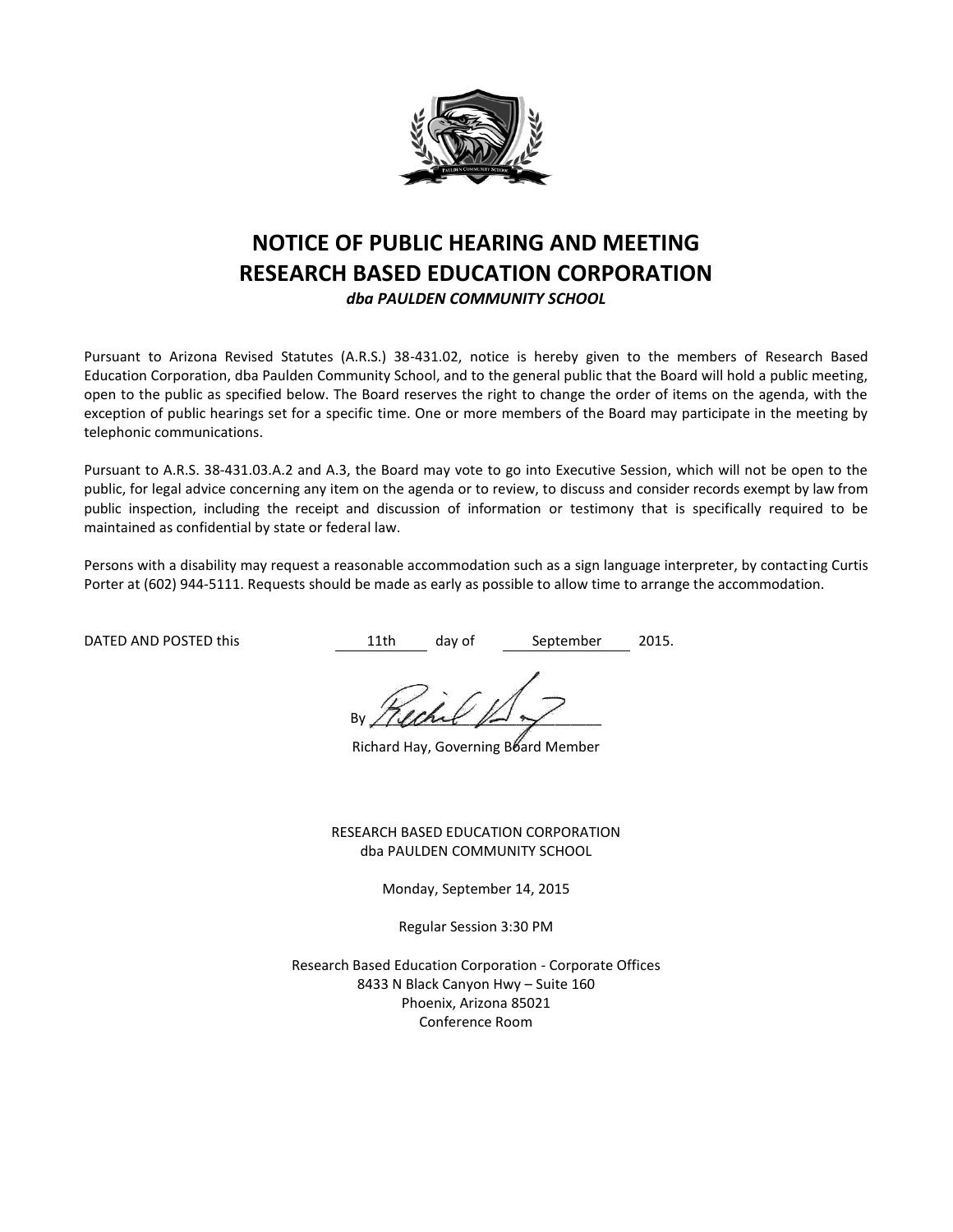

# **NOTICE OF PUBLIC REGULAR SESSION**

## **AGENDA**

## **Monday, September 14, 2015**

#### **1. Call to Order**

*The President will call the meeting to order.*

#### **2. Adoption of Agenda**

*The Board will now approve the formal agenda.*

#### **3. Audience of Citizens – Legal A.R.S. §38-431.02 G & H**

*At this time, the President of the Board will ask members of the audience if they would like to speak regarding any issue before the Board. No formal action may be taken on any issue unless the item appears on the Agenda. Members of the public wishing to comment on an agenda item may do so at the time the item appears on the agenda. Items not on the agenda may be addressed during the "Audience of Citizens". The Board may respond to criticism, ask that staff review a matter, or place an item on future agenda.*

#### **4. Executive Session**

*A.R.S. § 38-431.03 permits an executive session or closed meeting to be held for discussion and consideration of any of seven particular subjects. A majority of the members of the Governing Board must vote to convene an executive session during a public meeting held prior to the executive session. The general public is properly excluded from such a session. Only those individuals necessary to the conduct of such a meeting may be present. All matters discussed in an executive session must be kept confidential by those attending. No vote may be taken during an executive session. Any final action on an item discussed in an executive session must be taken during a public meeting. A.R.S. § 38-431.03.* 

*The purposes for which an executive session discussion may be held are the following:* 

- *A. Personnel matters involving a specific individual.*
- *B. Confidential records.*
- *C. Student discipline matters.*
- *D. Legal advice provided by the public body's attorney.*
- *E. Discussion of pending or contemplated litigation with the public body's attorney.*
- *F. Instruction of designated representatives concerning negotiations with employee organizations.*
- *G. International and interstate negotiations and negotiations by a city or town with a tribal council.*
- *H. Instruction of designated representatives concerning negotiations for the purchase of real property.*

#### **5. Adoption of FY 2016 Revised Budget**

**6. Adjournment**